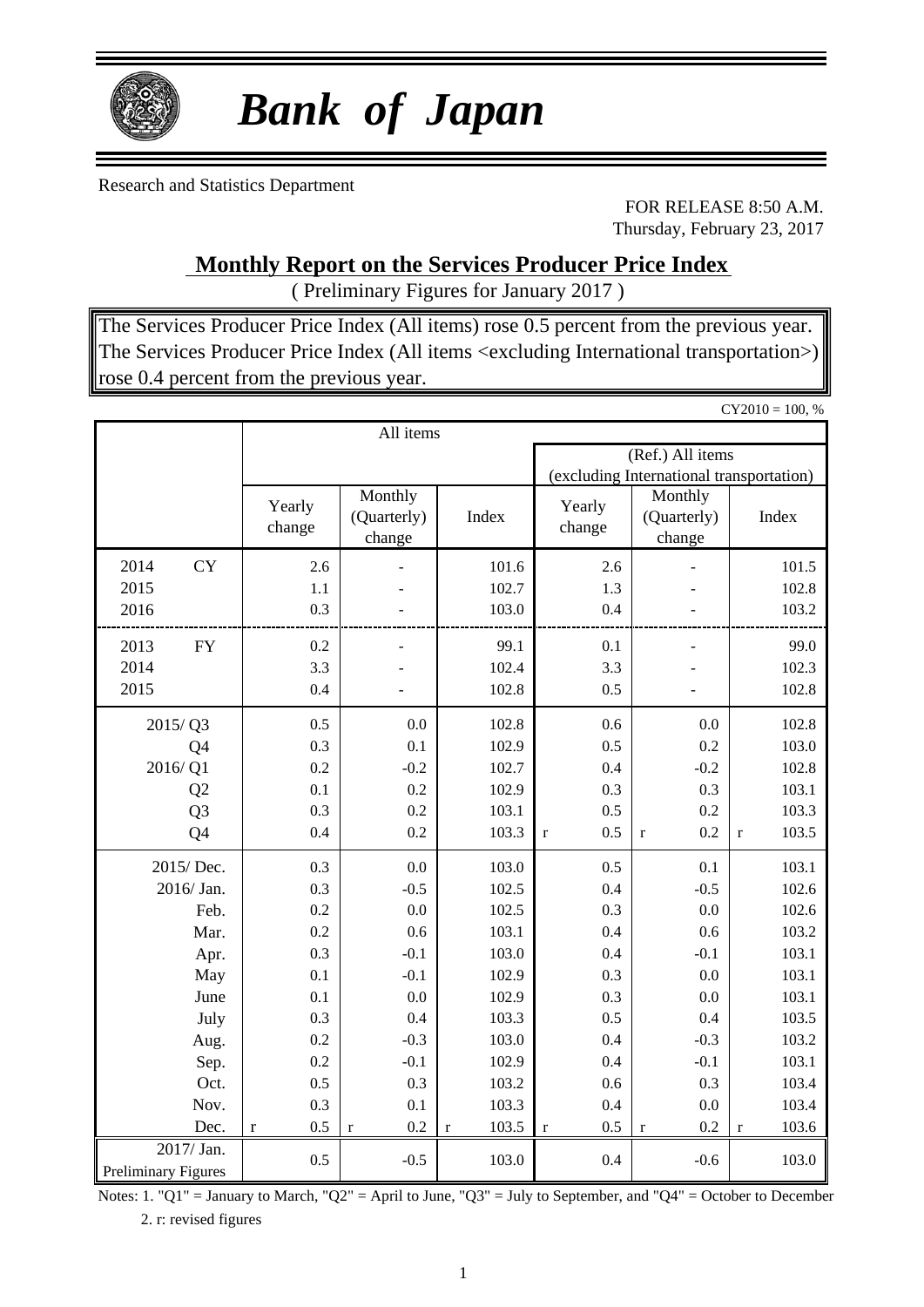(All items and the details contributing to the monthly differences of yearly changes)

| Services Producer Price Index | Yearly change (%) |               | Monthly<br>difference of   |
|-------------------------------|-------------------|---------------|----------------------------|
|                               | Dec.              | Jan.          | yearly changes<br>(%point) |
| All items                     | 0.5               | $0.5^{\circ}$ | 0.0                        |

|       |                | Major groups $\cdot$ Subgroups                     | Yearly change (%) |         | Monthly<br>differences of<br>contribution | Items                                                                                                                                     |
|-------|----------------|----------------------------------------------------|-------------------|---------|-------------------------------------------|-------------------------------------------------------------------------------------------------------------------------------------------|
|       |                |                                                    | Dec.              | Jan.    | to yearly changes<br>(%point)             |                                                                                                                                           |
|       |                | Transportation and postal activities               | $-0.2$            | 0.2     | 0.07                                      |                                                                                                                                           |
|       |                | Ocean freight transportation                       | $-1.8$            | 8.2     | 0.06                                      | Ocean tankers*, Ocean tramp steamers*                                                                                                     |
|       |                | Coastal and inland water freight<br>transportation | $-3.1$            | 0.2     | 0.02                                      | Coastal and inland water ferries (motor vehicle<br>carriers only), Coastal and inland water freighters<br>(except RORO ships), RORO ships |
| up:   | up:            | Domestic air passenger<br>transportation           | $-3.0$            | $-1.7$  | 0.01                                      | Domestic air passenger transportation                                                                                                     |
|       |                | International air freight<br>transportation        | $-17.8$           | $-13.9$ | 0.01                                      | International air freight transportation*                                                                                                 |
|       |                | down: Road freight transportation                  | 0.2               | 0.0     | $-0.02$                                   | Truckload freight, Door-to-door parcel delivery                                                                                           |
|       |                | Leasing and rental                                 | $-2.3$            | $-1.4$  | 0.05                                      |                                                                                                                                           |
|       | up:            | Leasing                                            | $-2.8$            | $-1.5$  | 0.05                                      | Office equipment leasing, Leasing of computer<br>and related equipment, Industrial machinery<br>leasing                                   |
|       |                | Advertising services                               | 0.6               | $-0.2$  | $-0.05$                                   |                                                                                                                                           |
|       |                | down: Television advertising                       | 2.6               | $-0.9$  | $-0.08$                                   | Television advertising (program sponsorships),<br>Television advertising (spot advertising)                                               |
|       |                | Magazine advertising                               | $-4.4$            | 0.9     | 0.02                                      | Magazine advertising                                                                                                                      |
|       | up:            | Newspaper advertising                              | $-7.2$            | $-6.1$  | 0.01                                      | Newspaper advertising                                                                                                                     |
|       |                | Other advertising services                         | 0.1               | 0.4     | 0.01                                      | Free newspaper and magazine advertising                                                                                                   |
|       | Other services |                                                    | 0.9               | 0.9     | $-0.02$                                   |                                                                                                                                           |
| down: |                | down: Hotels                                       | 4.2               | 2.5     | $-0.03$                                   | Hotels                                                                                                                                    |
|       | up:            | Legal and accounting services                      | $-0.4$            | 0.0     | 0.02                                      | Licensed tax accountant services                                                                                                          |
|       |                | Information and communications                     | 0.7               | 0.7     | $-0.02$                                   |                                                                                                                                           |
|       | down:          | Software development                               | 2.1               | 1.6     | $-0.04$                                   | Custom software                                                                                                                           |
|       |                | Publishing                                         | 1.2               | 0.0     | $-0.02$                                   | Monthly magazine publishing                                                                                                               |
|       | up:            | Mobile telecommunications<br>services              | $-3.3$            | $-0.8$  | 0.04                                      | Cellular phone services and PHS services                                                                                                  |
|       |                | Real estate services                               | 1.3               | 1.1     | $-0.01$                                   |                                                                                                                                           |
|       |                | down: Other space rental                           | 0.2               | $-0.1$  | $-0.01$                                   | Sales space rental                                                                                                                        |

Notes: 1."Monthly differences of yearly changes" is obtained by subtracting yearly changes of last month from those of this month.<br>2. \* : "International transportation"<br>See the Notes 1. on page 4.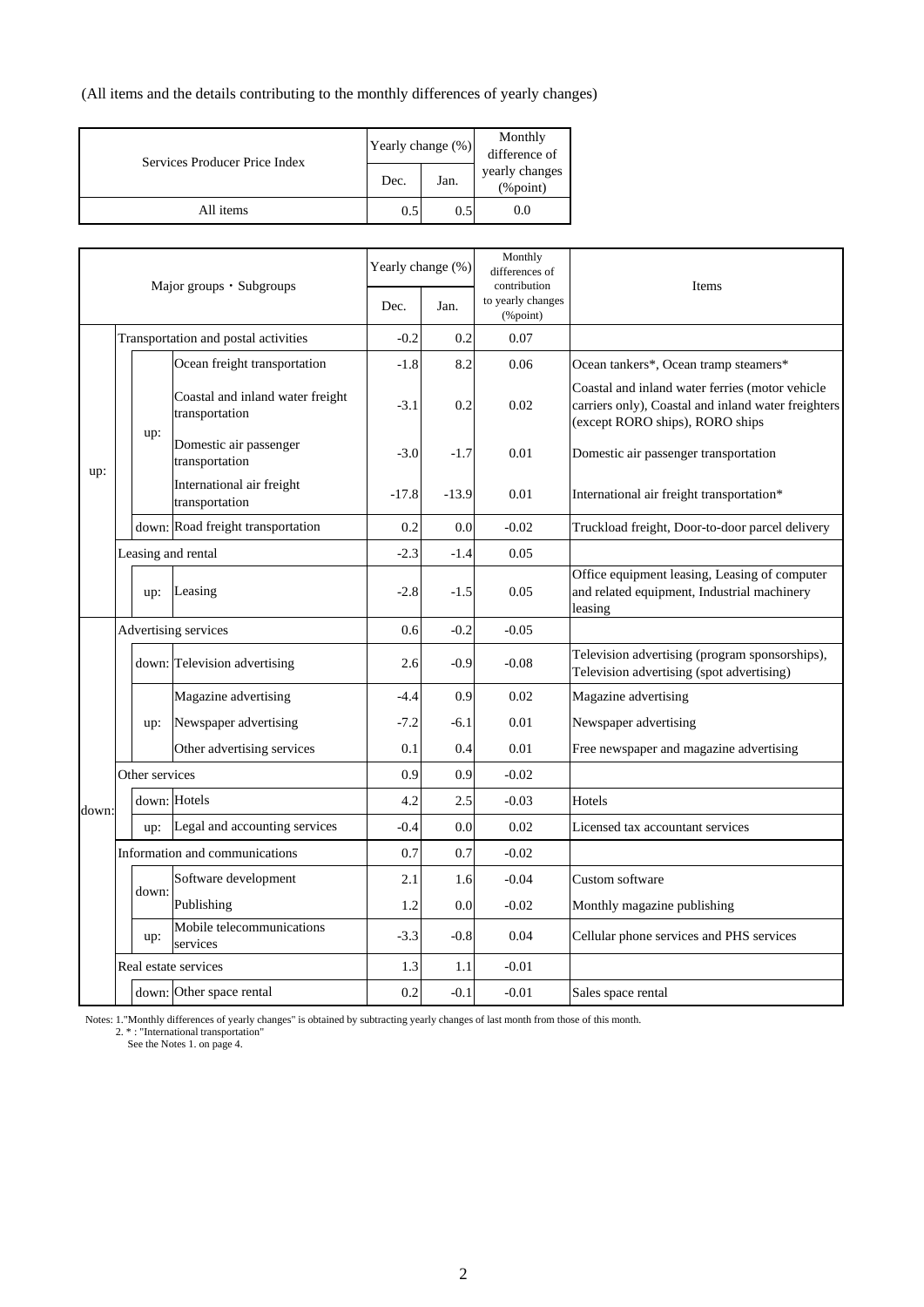## ( Preliminary Figures for January 2017 ) Services Producer Price Index

( Indexes of Major Groups and Subgroups ) CY2010 = 100, %

|                                                     | Weight  | Index | Previous<br>month    | Yearly<br>change | Previous<br>month      | Monthly<br>change |              | Previous<br>$\mathop{\rm month}$ |
|-----------------------------------------------------|---------|-------|----------------------|------------------|------------------------|-------------------|--------------|----------------------------------|
| All items                                           | 1,000.0 | 103.0 | 103.5<br>r           | 0.5              | 0.5                    | $-0.5$            |              | 0.2                              |
| Finance and insurance                               | 44.3    | 104.8 | 104.9<br>$\mathbf r$ | $-0.3$           | $-0.3$<br>$\mathbf{r}$ | $-0.1$            | $\mathbf r$  | $\overline{0.2}$                 |
| Financial services                                  | 33.0    | 104.0 | $r$ 104.0            | $-0.3$           | $-0.2$<br>$\mathbf{r}$ | 0.0               | $\mathbf r$  | 0.1                              |
| Property and casualty insurance services            | 11.3    | 107.4 | 107.6                | $-0.1$           | $-0.4$                 | $-0.2$            |              | 0.6                              |
| Real estate services                                | 72.1    | 98.4  | 98.5<br>$\mathbf r$  | 1.1              | 1.3<br>$\mathbf r$     | $-0.1$            | $\mathbf r$  | 0.8                              |
| Office space rental                                 | 43.8    | 95.3  | 95.1                 | 2.1              | 2.3                    | 0.2               |              | 0.6                              |
| Other space rental                                  | 28.3    | 103.4 | r 103.8              | $-0.1$           | 0.2<br>$\mathbf r$     | $-0.4$            | $\mathbf{r}$ | 1.2                              |
| Transportation and postal activities                | 186.7   | 104.0 | 104.4                | 0.2              | $-0.2$                 | $-0.4$            |              | 0.7                              |
| Railroad passenger transportation                   | 19.9    | 103.1 | 103.1                | 0.0              | 0.0                    | 0.0               |              | 0.7                              |
| Road passenger transportation                       | 10.6    | 105.8 | 106.2                | 0.5              | 0.8                    | $-0.4$            |              | $-2.3$                           |
| Water passenger transportation                      | 0.4     | 98.3  | 98.3                 | $-1.5$           | $-2.2$                 | 0.0               |              | $-0.4$                           |
| International air passenger transportation          | 1.8     | 94.9  | 95.1                 | 1.8              | 1.9                    | $-0.2$            |              | 0.4                              |
| Domestic air passenger transportation               | 5.9     | 104.9 | 111.8                | $-1.7$           | $-3.0$                 | $-6.2$            |              | 8.4                              |
| Railroad freight transportation                     | 0.9     | 103.1 | 102.9                | $-0.3$           | $-1.1$                 | 0.2               |              | $-0.6$                           |
| Road freight transportation                         | 76.2    | 106.2 | 106.3                | 0.0              | 0.2                    | $-0.1$            |              | 0.2                              |
| Ocean freight transportation                        | 6.7     | 95.4  | $\mathbf{r}$<br>96.5 | 8.2              | $-1.8$<br>$\mathbf{r}$ | $-1.1$            | $\mathbf{r}$ | 10.0                             |
| Coastal and inland water freight transportation     | 5.3     | 98.5  | 98.1                 | 0.2              | $-3.1$                 | 0.4               |              | 0.0                              |
| Marine cargo handling                               | 8.6     | 98.2  | 98.2                 | 0.0              | 0.0                    | 0.0               |              | 0.0                              |
| International air freight transportation            | 1.0     | 89.7  | 91.6                 | $-13.9$          | $-17.8$                | $-2.1$            |              | $\overline{3.5}$                 |
| Domestic air freight transportation                 | 0.5     | 105.9 | 105.2                | 0.1              | 1.1                    | 0.7               |              | 5.8                              |
| Warehousing and storage                             | 15.0    | 100.9 | 100.9                | $-0.5$           | $-0.5$                 | 0.0               |              | 0.0                              |
| Packing for freight                                 | 8.0     | 100.5 | 100.5                | 0.0              | 0.0                    | 0.0               |              | $0.0\,$                          |
| Toll roads                                          | 10.3    | 112.3 | 112.3                | $-0.2$           | $-0.2$                 | 0.0               |              | $0.0\,$                          |
| Services relating to water transport                | 0.3     | 98.3  | 98.3                 | 0.0              | 0.0                    | 0.0               |              | $0.0\,$                          |
| Airport & air traffic control and services relating | 4.5     | 102.8 | 102.8                | 0.0              | 0.0                    | 0.0               |              | 0.0                              |
| to air transport                                    |         |       |                      |                  |                        |                   |              |                                  |
| Postal activities                                   | 10.8    | 103.9 | 103.9                | 1.4              | 1.4                    | 0.0               |              | $0.0\,$                          |
| Information and communications                      | 237.8   | 100.3 | $r$ 100.4            | 0.7              | 0.7<br>$\mathbf{r}$    | $-0.1$            | $\mathbf{r}$ | 0.1                              |
| Fixed telecommunications services                   | 33.3    | 101.6 | 101.6                | $-0.2$           | $-0.2$                 | 0.0               |              | $0.0\,$                          |
| Mobile telecommunications services                  | 17.9    | 83.9  | 83.9<br>$\mathbf r$  | $-0.8$           | $-3.3$<br>$\mathbf{r}$ | 0.0               | $\mathbf{r}$ | 0.1                              |
| Access charges                                      | 6.0     | 76.7  | 76.7                 | $-0.1$           | $-0.1$                 | 0.0               |              | 0.0                              |
| Broadcasting services                               | 3.3     | 100.0 | 100.0                | 0.0              | 0.0                    | 0.0               |              | $0.0\,$                          |
| Software development                                | 79.8    | 104.2 | $\sqrt{r}$ 104.2     | $1.6 \mid r$     | $\overline{2.1}$       | 0.0 r             |              | $0.4\,$                          |
| Other information services                          | 70.5    | 99.7  | 99.7                 | $0.0\,$          | $0.0\,$                | 0.0               |              | $0.0\,$                          |
| Internet based services                             | 9.2     | 102.6 | 107.0<br>$\mathbf r$ | $4.6 \text{ r}$  | 4.6                    | $-4.1$            | $\mathbf{r}$ | 0.1                              |
| Newspapers                                          | 4.9     | 103.7 | 103.7                | 0.0              | $0.0\,$                | $0.0\,$           |              | 0.0                              |
| Publishing                                          | 12.9    | 106.4 | 106.4                | $0.0\,$          | 1.2                    | 0.0               |              | $0.0\,$                          |
| Leasing and rental                                  | 60.7    | 95.3  | 95.1                 | $-1.4$           | $-2.3$                 | 0.2               |              | 0.7                              |
| Leasing                                             | 48.7    | 92.0  | 91.7                 | $-1.5$           | $-2.8$                 | 0.3               |              | 0.9                              |
| Rental                                              | 12.0    | 108.9 | 108.7                | $-0.9$           | $-1.0$                 | 0.2               |              | 0.0                              |
| Advertising services                                | 63.4    | 103.4 | 108.7<br>r           | $-0.2$           | 0.6                    | $-4.9$            | <sup>r</sup> | $-1.4$                           |
| Television advertising                              | 20.2    | 106.8 | 122.7                | $-0.9$           | 2.6                    | $-13.0$           |              | $-1.5$                           |
| Newspaper advertising                               | 8.7     | 94.8  | 93.7                 | $-6.1$           | $-7.2$                 | 1.2               |              | $-4.2$                           |
| Magazine advertising                                | 3.9     | 82.6  | 85.9<br>$\mathbf r$  | 0.9 <sup>°</sup> | $-4.4$<br>$\mathbf{r}$ | $-3.8$            | $\mathbf{r}$ | $-3.8$                           |
| Leaflet advertising                                 | $7.2\,$ | 103.1 | 103.1                | $0.0\,$          | $0.0\,$                | 0.0               |              | 0.0                              |
| Internet advertising                                | 6.8     | 116.1 | 115.5                | 6.9              | $7.2\,$                | 0.5               |              | $0.5\,$                          |
| Other advertising services                          | 16.6    |       | 103.6 r 104.6        | 0.4              | 0.1<br>$\mathbf{r}$    | $-1.0$            | $\mathbf{r}$ | $-0.8$                           |

Note: r: revised figures (Continued on the following page)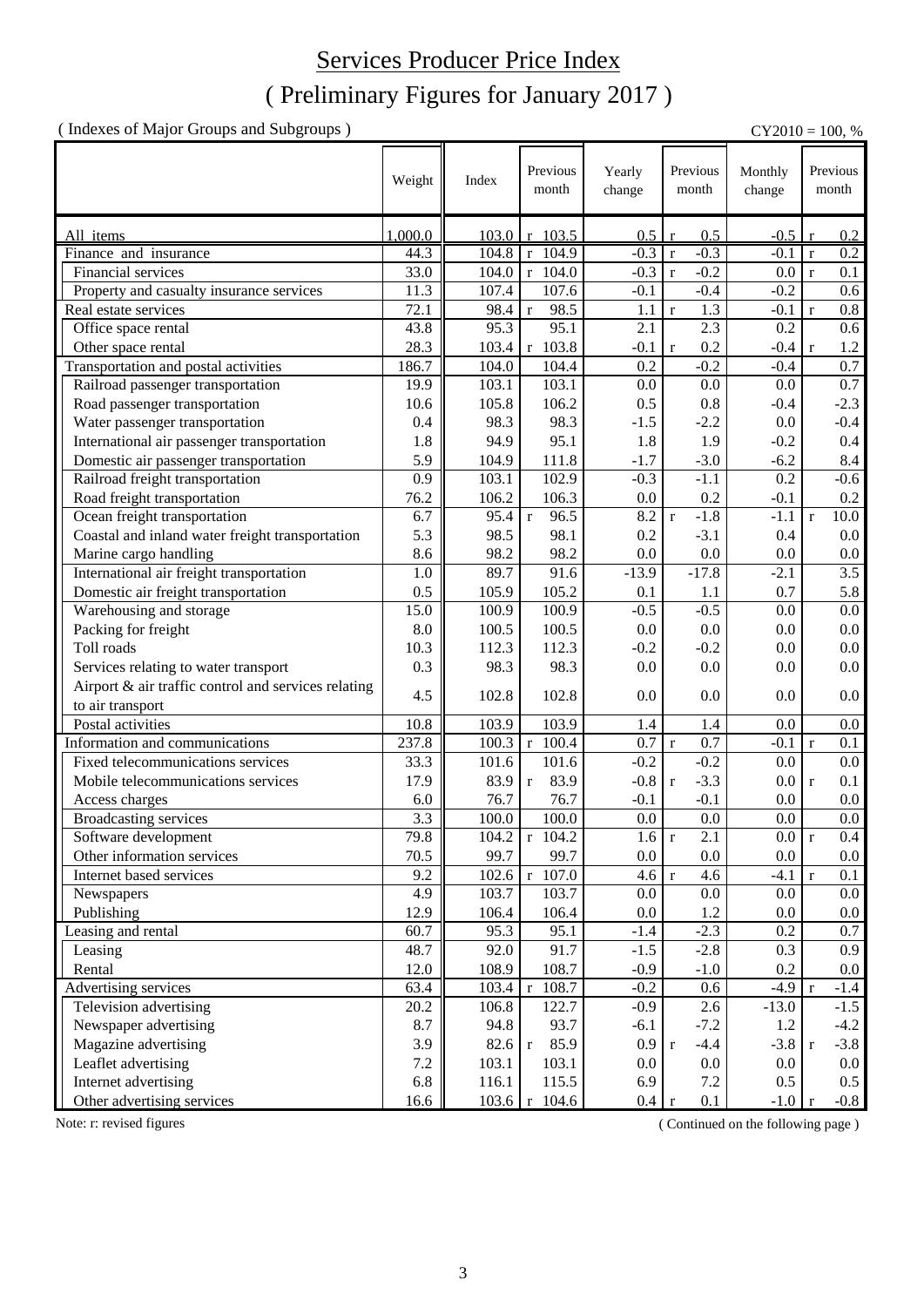#### ( Indexes of Major Groups and Subgroups ) CY2010 = 100, %

|                                                        | Weight | Index | Previous<br>month | Yearly<br>change | Previous<br>month   | Monthly<br>change | Previous<br>month   |
|--------------------------------------------------------|--------|-------|-------------------|------------------|---------------------|-------------------|---------------------|
| Other services                                         | 335.0  | 106.3 | 106.6             | 0.9              | 0.9                 | $-0.3$            | 0.1                 |
| Sewage disposal                                        | 7.4    | 104.2 | 104.2             | 0.0              | 0.0                 | $0.0\,$           | $0.0\,$             |
| Waste disposal                                         | 18.4   | 114.3 | 114.3             | 1.2              | 1.4                 | 0.0               | 0.0                 |
| Motor vehicle repair and maintenance                   | 25.5   | 104.6 | 104.6             | 0.4              | 0.4                 | 0.0               | $0.0\,$             |
| Machinery repair and maintenance                       | 38.3   | 103.7 | 103.7             | $-0.1$           | $-0.1$              | 0.0               | $0.0\,$             |
| Legal and accounting services                          | 43.7   | 101.3 | 101.3             | 0.0              | $-0.4$              | 0.0               | $0.0\,$             |
| Other professional services                            | 3.0    | 103.2 | 103.2             | 1.3              | 1.8                 | 0.0               | 0.1                 |
| Civil engineering and architectural services           | 27.6   | 122.8 | r 122.6           | 5.2              | 5.2<br>$\mathbf{r}$ | 0.2               | 1.0<br>$\mathbf{r}$ |
| Plant engineering                                      | 19.2   | 106.1 | 106.1             | $-0.5$           | $-0.5$              | 0.0               | $0.0\,$             |
| Other technical services                               | 12.6   | 99.1  | 99.0              | $-0.3$           | $-0.3$              | 0.1               | $-0.1$              |
| <b>Employment services</b>                             | 3.1    | 120.1 | r 119.6           | 2.0              | 1.4<br>$\mathbf{r}$ | 0.4               | 0.4<br>$\mathbf{r}$ |
| Temporary employment agency services                   | 46.9   | 106.9 | r 106.9           | 1.2              | 1.2<br>$\mathbf{r}$ | 0.0               | 0.3<br>$\mathbf{r}$ |
| Training and development services                      | 3.0    | 107.2 | 107.2             | 0.0              | 0.0                 | 0.0               | $0.0\,$             |
| Building maintenance                                   | 35.9   | 98.6  | 98.6              | $-0.4$           | $-0.4$              | 0.0               | $0.0\,$             |
| Security services                                      | 14.9   | 103.9 | 103.9             | 2.9              | 2.9                 | 0.0               | $0.0\,$             |
| Telemarketing                                          | 5.2    | 102.2 | 102.2             | 1.2              | 1.2                 | 0.0               | $0.0\,$             |
| Hotels                                                 | 13.9   | 120.9 | 129.1             | 2.5              | 4.2                 | $-6.4$            | $0.2\,$             |
| Meal services for school, hospitals, and nursing homes | 8.0    | 102.9 | 102.9             | 0.4              | 0.4                 | 0.0               | $0.0\,$             |
| Laundry services                                       | 8.4    | 102.5 | 102.5             | 0.3              | 0.3                 | 0.0               | $0.0\,$             |

Note: r: revised figures

#### ( References and Reference Indexes ) CY2010 = 100, %

|                                                                                  | Weight | Index | Previous<br>month | Yearly<br>change | Previous<br>month | Monthly<br>change | Previous<br>month |
|----------------------------------------------------------------------------------|--------|-------|-------------------|------------------|-------------------|-------------------|-------------------|
| All items (excluding International transportation)                               | 989.9  | 103.0 | 103.6<br>r        | 0.4              | 0.5               | $-0.6$            | 0.2               |
| Transportation and postal activities<br>(excluding International transportation) | 176.6  | 104.5 | 104.8             | $-0.1$           | $-0.1$            | $-0.3$            | 0.3               |
| International transportation                                                     | 10.1   | 95.3  | 96.3              | 4.3              | $-2.5$            | $-1.0$            | 7.0               |
| Services Import Price Index                                                      |        |       |                   |                  |                   |                   |                   |
| Ocean freight transportation (Yen basis)                                         |        | 74.0  | 82.2              | 10.9             | $-5.1$            | $-10.0$           | 16.6              |
| Oceangoing ship chartering services (Yen basis)                                  |        | 83.1  | 84.4              | $-6.2$           | $-7.2$            | $-1.5$            | 7.0               |

Notes: 1. "International transportation" consists of the following 8 items:

"International air passenger transportation (to/from North America),"

"International air passenger transportation (to/from Europe),"

"International air passenger transportation (to/from Asia)," "Ocean liners," "Ocean tramp steamers," "Ocean tankers,"

"International air freight transportation," and "International mail services."

2. r: revised figures

#### (Developments in Price Index)